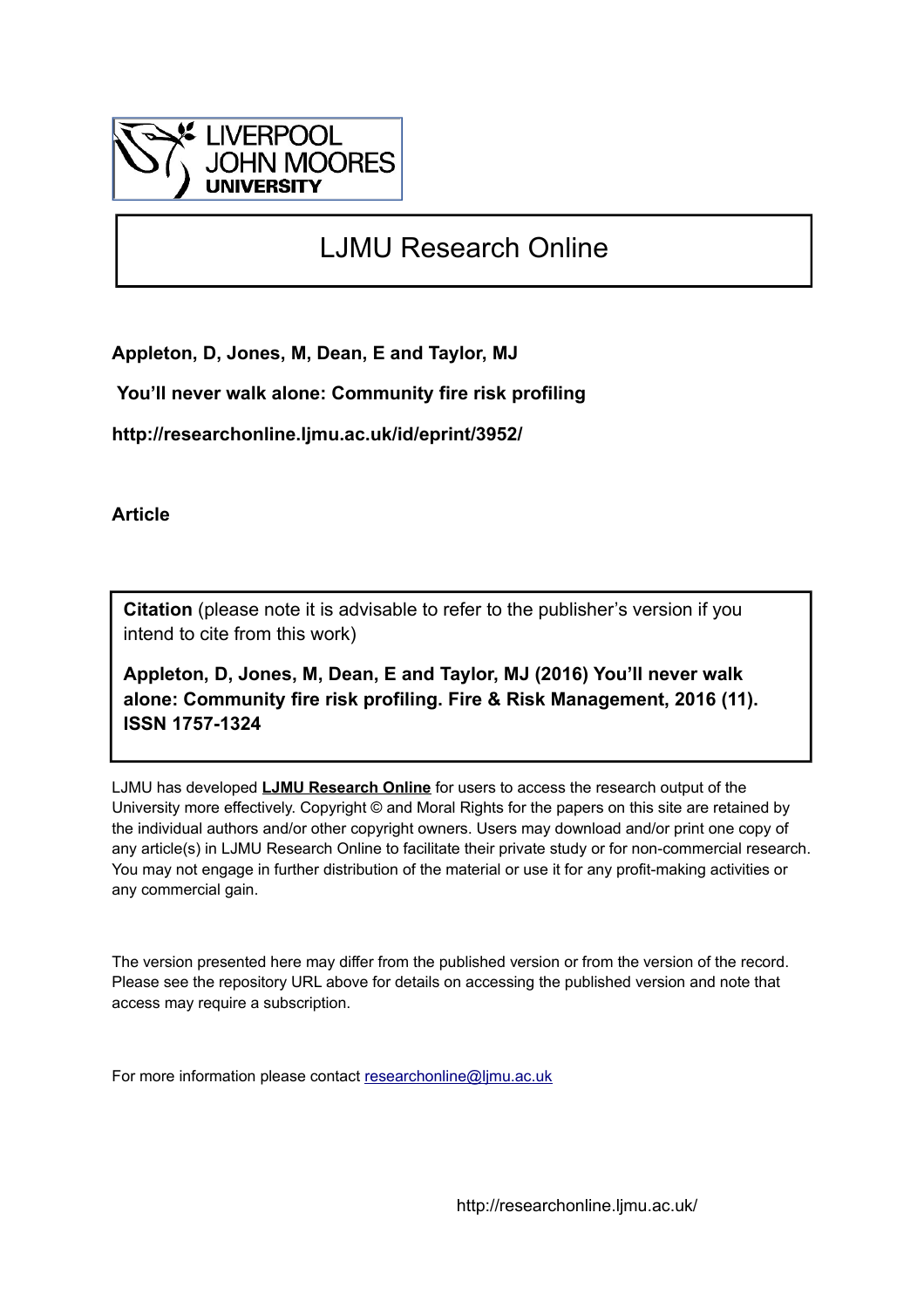# Advances in fire risk modelling

Deb Appleton (Merseyside Fire and Rescue Service Director of Strategy and Performance) Mark Jones (Merseyside Fire and Rescue Service Fire Station Management) Emma Dean (Liverpool John Moores University Visiting Research Fellow) Mark Taylor (Liverpool John Moores University Department of Computer Science)

Fire risk modelling was typically previously based upon analysis of patterns of historical fire incidence. In this article we examine a community based fire risk modelling approach. Population segmentation using socio-economic characteristics data is used to provide a deeper understanding of the fire risks associated with different social groups.

Community profiles based upon population segmentation can be used to support analytical work such as annual reports on fire fatalities produced by fire and rescue services. Currently the focus of fire prevention activities is largely centred on older residents, particularly where they have health conditions or other needs that place them at higher risk of a fire, because current trends suggest that these people are at most risk. For elderly individuals, social isolation can not only increase their level of fire risk, but can also have a detrimental effect on health and wellbeing (SCIE, 2016).

Population segmentation modelling has been used by social services and health services as a way of understanding the needs of different community groups. In this article we examine population segmentation modelling as a means of understanding the needs of different community groups in terms of fire risk and fire prevention, especially the elderly. Recent research shows that personal firerisk increases with age. Merseyside Fire and Rescue Services therefore focuses considerable effort and resource on identified vulnerable older households. The majority of fire deaths in the UK occur amongst the elderly population. Older people are most vulnerable to fire and a number of other risks.

The community based fire risk analysis approach described in this article was developed by Merseyside Fire and Rescue Service and Liverpool John Moores University in the UK. Having recognised that the population segmentation provided by the standard Mosaic model was not meeting the needs of Merseyside Fire and Rescue Service, a completely bespoke segmentation was undertaken based on local datasets to fully understand the needs and fire risks of individuals in Merseyside. Population segmentation can support collaborative working between local authorities and their partners focused on using customer insight and social media tools and techniques to improve service outcomes. These approaches offer public services bodies the opportunity to engage customers and gather insight into their preferences and needs, and thereby provide the evidence and intelligence needed to redesign services to be more targeted, effective and efficient (CALG, 2012).

Socio-economic data for the Merseyside region was gathered at the Output Area level of geography (ONS, 2016). An Output Area typically contains approximately 120 households. A statistical technique known as k-means cluster analysis was used to identify segments (or clusters) in the socio-economic variables such as average life expectancy at birth, the percentage of the population in different age groups, and the number of people in receipt of different types of benefits within the different Output Areas in the Merseyside region. A statistical technique known as a z transformation was used to standardize the variables prior to k-means cluster analysis in order to attempt to ensure that the socioeconomic variables with the largest ranges of values did not unduly influence the process. Avoidance of co-linearity (that is when the variables used are highly correlated) was also used to select appropriate data for the cluster analysis process. The cluster analysis undertaken used twenty variables to represent social groups in terms of age, housing type, health indicators, and level of deprivation.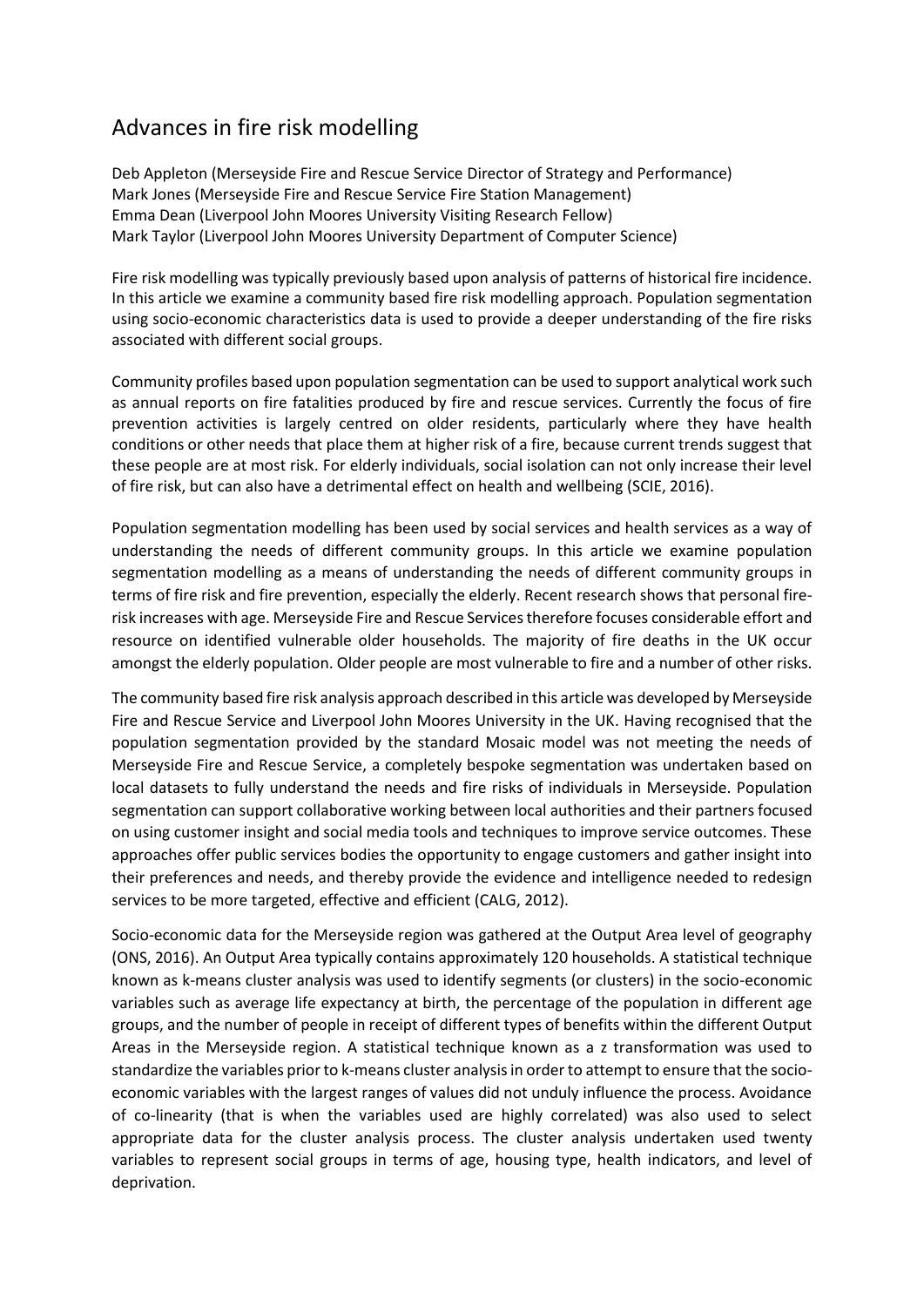The actual k-means cluster analysis was performed using the SPSS statistical software package to create ten distinct population segments (or clusters). The number of population segments chosen (the k in the k-means technique) was based upon the fire and rescue service's operational need for a usable number of population segments to support selective targeting of fire prevention resources.

Community profiles were then developed for the ten population segments generated by using the kmeans clustering technique. The profiles were developed by banding the socio-economic characteristics represented by the variables used for the k-means cluster analysis, into low, medium and high bandings. The community profiles developed for the Merseyside region were:

- 1. Wealthy over 50 population living in semi-rural locations
- 2. Older retirees
- 3. Middle income residents living in privately owned properties
- 4. Average income older residents
- 5. Students living in city centre locations
- 6. Young families
- 7. Young families with high benefit need
- 8. Residents living in social housing with high need for benefits
- 9. Transient population living in poor quality housing
- 10. Younger, urban population living in high levels of deprivation.

(Higgins et al, 2013)

An example of one of the community profiles developed was:

Wealthy over 50, population living in semi-rural locations.

#### **Key information about this profile group:**

- 1. Wealthy, older population, in particular larger 75+ population.
- 2. Privately owned, high value detached properties
- 3. High life expectancy.

4. Good levels of general health, with low obesity rates and low rates of emergency admissions to hospital.

- 5. Low levels of health inequalities.
- 6. Generally low benefit need, however there may be a need for disability related benefits.
- 7. Low crime levels within the local area.
- 8. Low numbers of accidental fires and related fatalities.

9. Less likely to participate in sport, however activities such as gulf and bowls appeal. Improving access to facilities is likely to increase participation.

10. Generally low levels of fuel poverty and low levels of poor quality housing.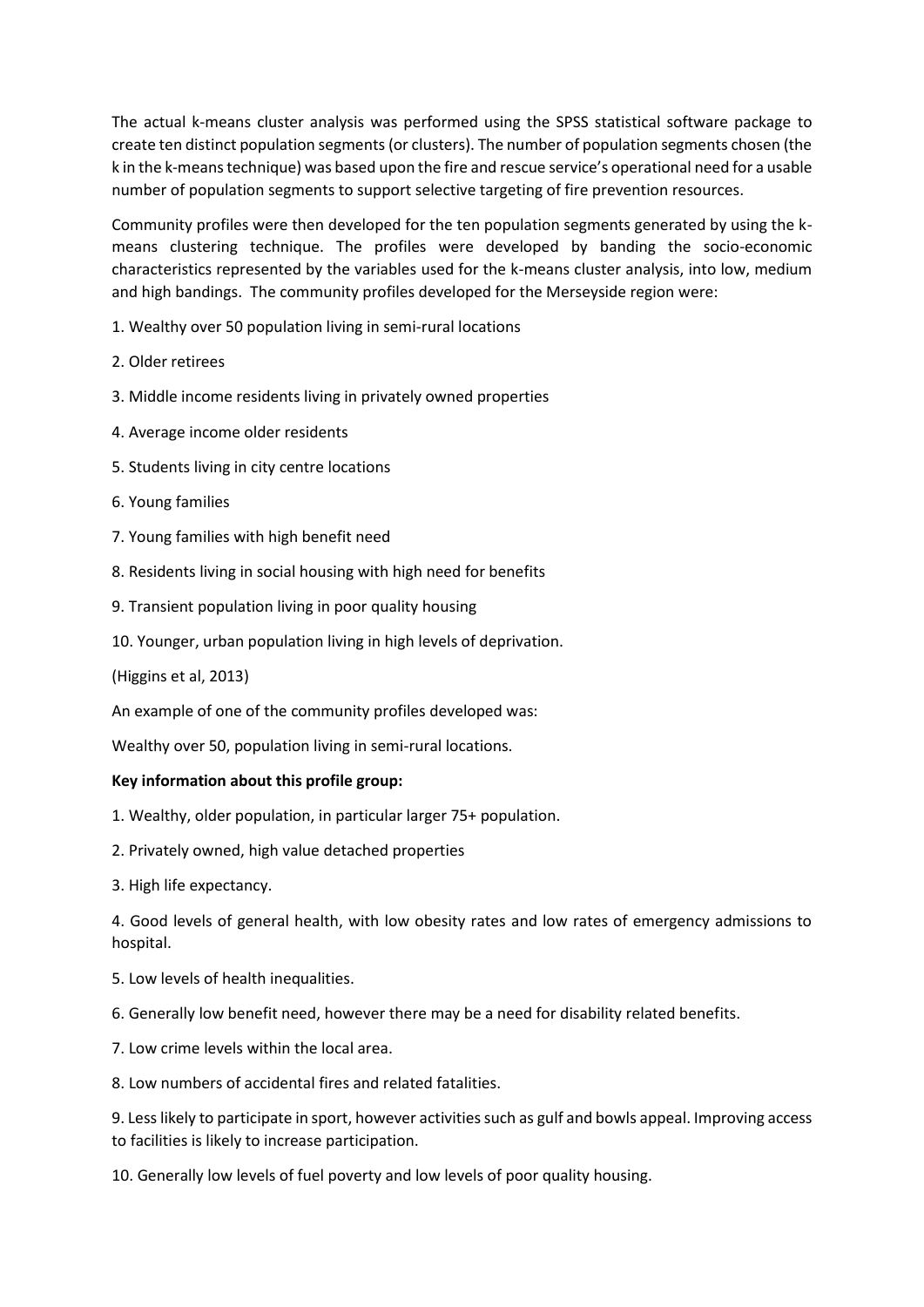11. May be willing to volunteer within their local community.

### **Communication preferences:**

Almost 89 per cent of residents within this group have a landline telephone. In addition, approximately 80 per cent have a mobile telephone. However, nearly 35 per cent of residents do not have internet access at home.

## (CALG, 2012)

Analysis of the numbers of accidental dwelling fires and types of accidental dwelling fires highlighted clear differences in fire risk between the different population segments. For example community groups consisting mainly of elderly individuals are more at risk of fire injury and fire fatality.

The rationale underpinning community-based fire risk analysis is that different population segments represent different forms of fire risk. For example, families with young children have different fire risks compared to elderly individuals. Population segmentation via k-means cluster analysis allows the examination of communities (modelled by the population segments) within a region. This then allows fire prevention activities to be tailored to the needs of the different community groups. Community profiling can support targeted fire initiatives that address the needs of different community groups via analysis of the frequencies of different types of dwelling fires affecting different community groups, for example the elderly. One of the driving factors in the initiation of community profiling via population segmentation was the need to continue to deliver the benefits of fire prevention work (i.e. to reduce numbers of fires and associated injuries and deaths) provided by the blanket provision of Home Fire Safety Checks (HFSCs) without access to the levels of funding provided in earlier years. Home Fire Safety Checks are delivered by firefighters, with high risk ones being delivered by advocates. Although advocates do receive high risk referrals from fire crews, most of their work comes from direct referrals from partner organisations. Advocates can offer direct help from Merseyside Fire and Rescue Service and also signpost the resident onto relevant partner organisations who may be able to provide additional help and support. The move towards a more targeted delivery of prevention is becoming ever more important because of an increasing pressure on the fire and rescue service financial budgets. The majority of Home Fire Safety Checks are now targeted at people aged 65 or over.

Overall community fire risk profiling can have advantages over other forms of geodemographic classifications that might be used for fire risk modelling, since a community profiling approach can make use of locally available information and knowledge regarding fire risks (Taylor et al, 2015). Community profiling supports the development a full understanding of community risks and needs through customer segmentation by using a combination of freely available open data, partner's customer insight data and data held internally by Merseyside Fire and Rescue Service. Formalised data sharing agreements were put in place to ensure the timely sharing of data. This allows community safety teams to plan and target preventative measures such as advocacy (including promoting services offered by other authorities, in particular Adult Social Services), the Fire Support Network (who provide initiatives that can be used to improve community cohesion and build on Community Involvement) and the Home Fire Safety Check, which could be targeted towards "at risk" community groups such as the elderly (CALG, 2012).

References